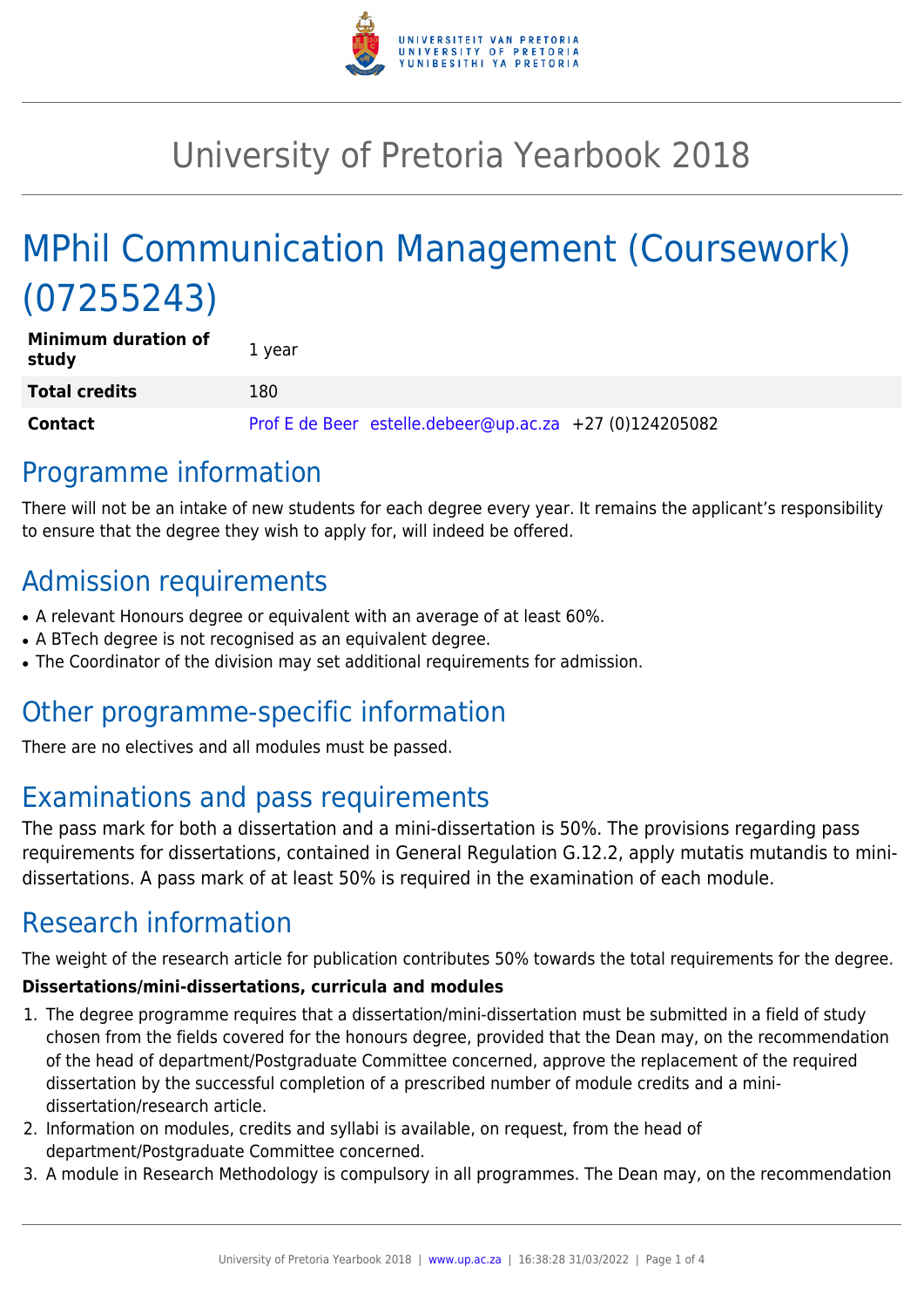

of the head of department/Postgraduate Committee concerned, waive the prerequisites.

4. Sufficient number of bound copies of the dissertation/mini-dissertation must be submitted to the Head: Student Administration for examination, after permission is granted by the supervisor.

#### **Article for publication**

A dean may require, before or on submission of a dissertation/mini-dissertation, the submission of a draft article for publication to the supervisor. The draft article should be based on the research that the student has conducted for the dissertation/mini-dissertation and be approved by the supervisor concerned. The supervisor should then have the opportunity to take the paper through all the processes of revision and resubmission as may be necessary and/or appropriate in order to achieve publication.

#### **Submission of dissertation/mini-dissertation**

A dissertation/mini-dissertation is submitted to the Head: Student Administration/Departmental Postgraduate Office, before the closing date for the various graduation ceremonies as announced annually.

For examination purposes, a student must, in consultation with the supervisor, submit a sufficient number of bound copies and/or e-copies of the dissertation/mini-dissertation, printed on good quality paper and of good letter quality, to the Head: Student Administration/Departmental Postgraduate Office. Permission to submit the dissertation/mini-dissertation in unbound form may be obtained from the supervisor concerned on condition that a copy of the final approved dissertation/mini-dissertation is presented to the examiners in bound format or electronic format.

In addition to the copies already mentioned, each successful student must submit a bound paper copy as well as two electronic copies of the approved dissertation/mini-dissertation to the Head: Student Administration/Departmental Postgraduate Office in the format specified by the faculty and in accordance with the minimum standards set by the Department of Library Services, before 15 February for the Autumn graduation ceremonies and before 15 July for the Spring graduation ceremonies, failing which the degree will only be conferred during a subsequent series of graduation ceremonies.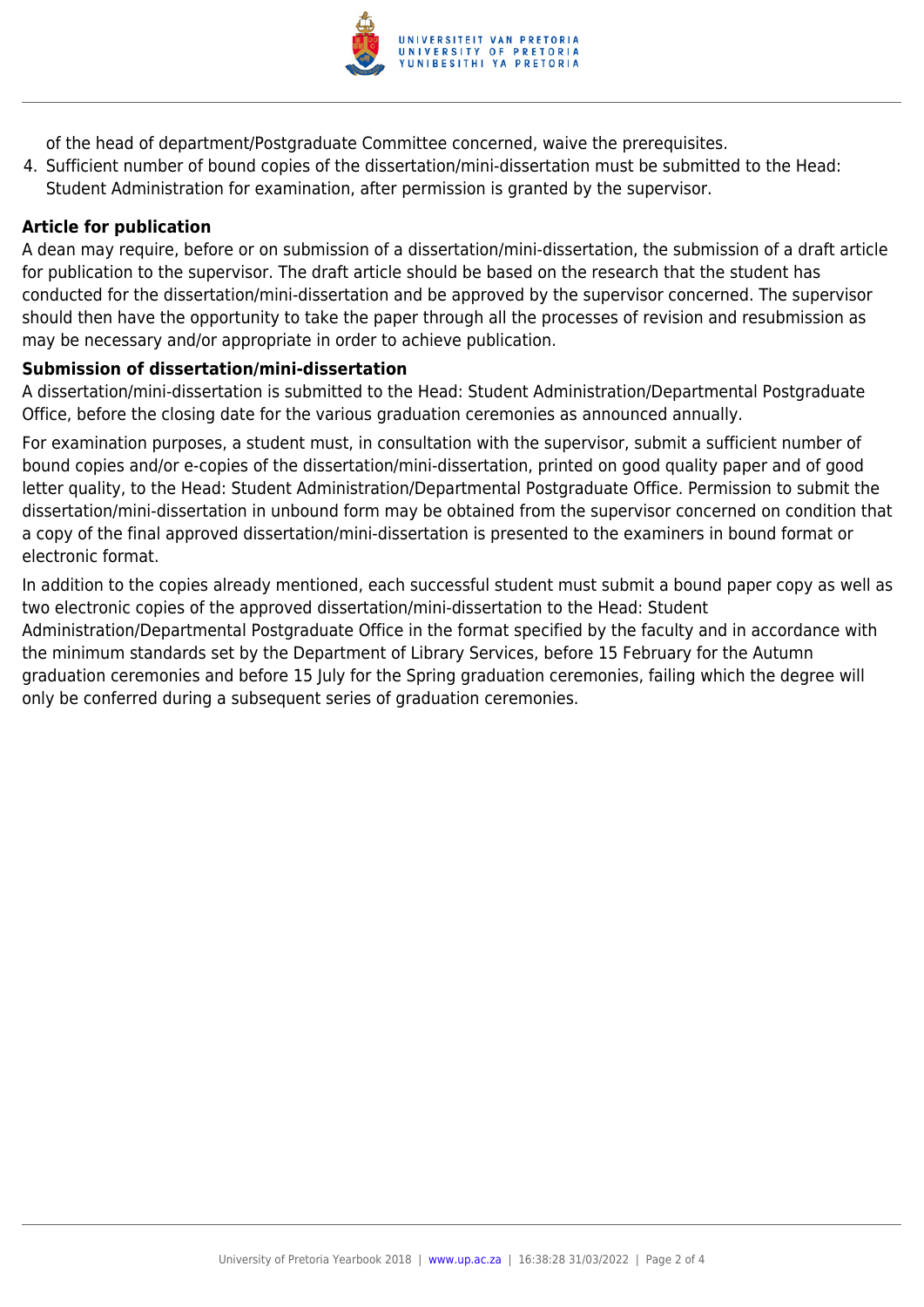

# Curriculum: Final year

**Minimum credits: 180**

### **Core modules**

#### **Management philosophy 800 (BSF 800)**

| <b>Module credits</b>         | 20.00                                  |
|-------------------------------|----------------------------------------|
| <b>Prerequisites</b>          | No prerequisites.                      |
| <b>Contact time</b>           | Block: 5 per semester, 2 days per week |
| <b>Language of tuition</b>    | Module is presented in English         |
| <b>Department</b>             | Divsion of Communication Management    |
| <b>Period of presentation</b> | Semester 1 or Semester 2               |

### **Communication management theory 1 810 (KOB 810)**

| <b>Module credits</b>         | 20.00                                  |
|-------------------------------|----------------------------------------|
| <b>Prerequisites</b>          | No prerequisites.                      |
| <b>Contact time</b>           | Block: 5 per semester, 2 days per week |
| <b>Language of tuition</b>    | Module is presented in English         |
| <b>Department</b>             | Divsion of Communication Management    |
| <b>Period of presentation</b> | Semester 1 or Semester 2               |

### **Strategic communication management 1 811 (KOB 811)**

| <b>Prerequisites</b><br>No prerequisites.<br><b>Contact time</b><br>Block: 5 per semester, 2 days per week |
|------------------------------------------------------------------------------------------------------------|
|                                                                                                            |
|                                                                                                            |
| Module is presented in English<br>Language of tuition                                                      |
| Divsion of Communication Management<br><b>Department</b>                                                   |
| <b>Period of presentation</b><br>Semester 1 or Semester 2                                                  |

### **Research process 811 (NME 811)**

| <b>Module credits</b>         | 20.00                               |
|-------------------------------|-------------------------------------|
| <b>Prerequisites</b>          | No prerequisites.                   |
| <b>Contact time</b>           | 1 lecture per week                  |
| <b>Language of tuition</b>    | Module is presented in English      |
| <b>Department</b>             | Divsion of Communication Management |
| <b>Period of presentation</b> | Semester 1                          |